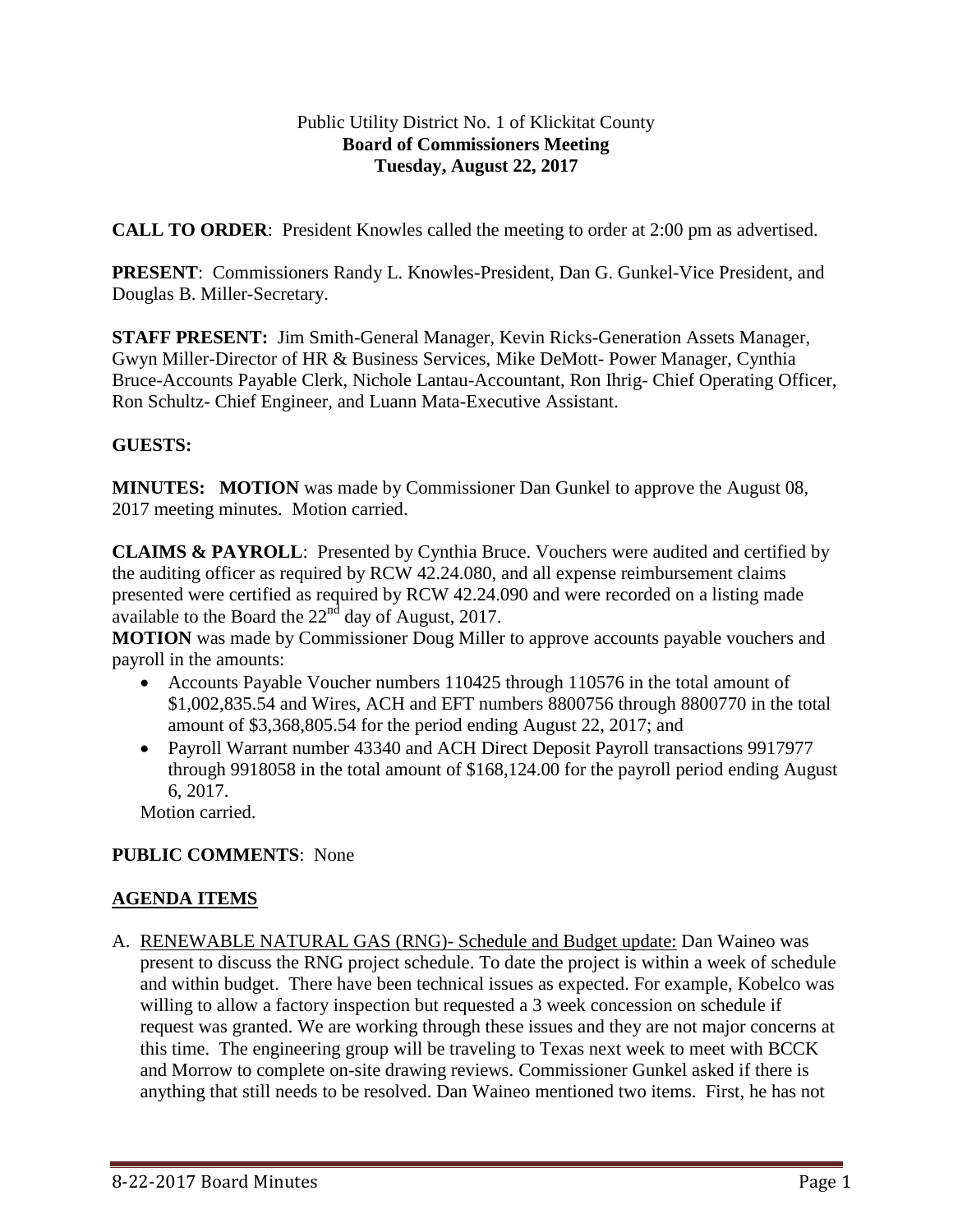decided on the Thermal Oxidizer technology. The concern in other plants he has worked with is that variation in flow can cause the oxidizer to go offline, which drives a specific technology to be used. However our plant does not have that issue, which gives us flexibility in technologies. Commissioners wanted assurance that we are100% confident that we have completed our due diligence where the Thermal Oxidizer is concerned. Dan Waineo stated that he has looked at other alternatives, however they are more expensive and he is confident that the design we have originally chosen will work best in our situation. Commissioners asked if there was ever a failure would we be able to switch to another design without issue. The answer was yes, but it is a pretty low risk and Dan said he not worried about it, he has just not yet proceeded. The second issue is the Republic easement, which is still under review. After discussion, the Board stated that this issue is a significant concern in that we are committing more money to this project and they view the easement is a fatal flaw issue. The Board asked that Republic be informed that if we cannot get an agreement and a signed easement by the next meeting, they may need to halt project until the easement is executed. Jim will follow up with Republic Services regarding this issue. The Draft Air Operating Permit is expected any day. The State Environmental Policy Act (SEPA) process will identify additional permit requirements and the Determination of Non-significance (DNS) is expected to be filed in the next couple of weeks. Construction Insurance was purchased. Mike DeMott reported that there will be some substantial draws over the next few months as contract initiation and milestone payments are coming due. Staff also reported that they have received interest in purchasing RNG from the project. Staff was asked to ensure that we do not get distracted from our construction process, but it is okay to discuss mutually beneficial ideas with BP.

- B. POLICY BULLETIN 52- Small and Attractive Assets: **Motion** was made by Commissioner Doug Miller to authorize the approval and implementation of Policy Bulletin 52 - Small and Attractive Assets as recommended by staff. Motion carried.
- C. PROFESSSIONAL SERIVCES APPROVAL Cosentino Consultants Inc.: **Motion** was made by Commissioner Doug Miller to authorize the addition of Cosentino Consultants Inc. to Klickitat PUD's Professional Services Consultants listing for the 2017 period as they have met our qualification requirements. Motion carried.

# **REPORTS:**

**ENGINEERING** – Ron Schultz presented the Engineering report for July. Preliminary design work on the Energizer getaway has begun. We have Sole Sourced the breaker for the Linden Switchyard to ensure it fits with our existing breaker fleet for maintenance and backup spare requirements. We have received official notification that Bonneville Power Association (BPA) has registered with Western Energy Coordinating Council (WECC) as our Transmission operator (TOP). Ron is continuing to work with BPA on the Transmission Planner piece. Once the process is finalized we will be the first in BPA's que to follow up with in November. The Lyle switch is installed and we have cut the switch in during the last Lyle outage. The next BPA outage will be on the Spearfish line to tie back to the new transmission build from the new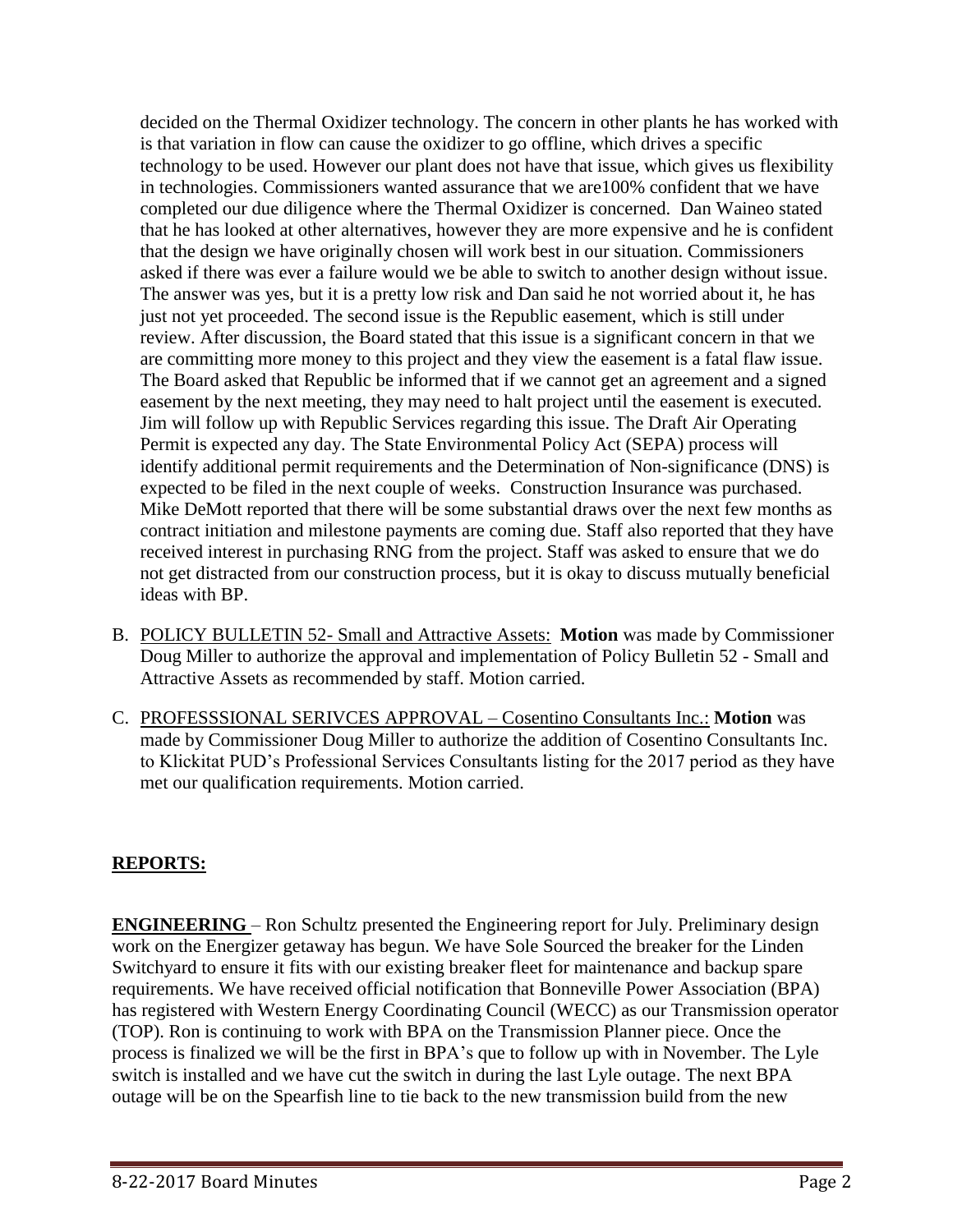Spearfish switch location to the Spearfish Substation (Chenoweth Line). BPA crews are pulling wire now. We have had some informal discussions with Hood River Electric Co-op (HREC), BPA, and Pacific Corp regarding the Columbia River crossing. Most of the Hood River system is 69kV and at this time HREC doesn't have any interest in upgrading to 115 kV. The Bingen outage on August $13<sup>th</sup>$  went well, except there was an issue with the overhead buss clearance. This issue was resolved during the outage. White Salmon crew completed their work on Oak Street during the Bingen Substation outage and the Construction Crew recently completed the Kennedy/Elton drive project. There was an RNG preliminary electrical design meeting today. The Engineering report was accepted as presented.

**OPERATIONS** – Ron Ihrig presented the Operations report for July and August. We are currently meeting our electric reliability goals. Most of the recent outages have been caused by animals and underground issues. The Klickitat outage went well. The power was off at 8pm and back on at 11:30pm. During this outage the crew connected 3 poles that were pre-installed by hand by John Starr's crew, on a side hill outside of Klickitat. Asplundh is still working in the Snowden area trimming trees and they are scheduled to complete the contract by December  $1<sup>st</sup>$ . Ron would like to address the trees that were identified in last winter's inspections with a Time and Materials (T&M) contract crew. We may research hiring loggers in certain areas. Ron requested that we increase the Tree trimming budget by an additional \$55,000 during the 2017 budget year to complete this additional scope of work. After discussion, the Board authorized this increase in expenditures. We are currently under a Level 3 Department of Natural Resources (DNR) shutdown due to high fire danger. We have filed an exemption application with DNR. Our KPUD tree crew has been moved to town and contract crew has been shut down pending approval of exemption permit. The Operations report was accepted as presented.

**WATER/WASTEWATER** – Sharon Blodgett presented the Water/Wastewater August report. The departments focus right now is on educating the public on leaks in systems. There was a low reservoir alarm in Wishram. Operators went door to door to request conservation. Due to the water loss overnight it was thought that there may have been a leak, but as soon as notifications were given, the water level came back up. POW has completed the tie in work adjacent to the Wishram school property and they will be doing the pressure and BacT tests tomorrow. Growth within county is bringing challenges to our agreements. Sharon was contacted by a customer new to Bickleton who wanted to discuss why they must pay the basic water fee, when they are not physically connected to the system and have a perfectly good well on their property. The customer had not seen the letter agreements regarding the new water system. We have also received questions on assessments that are not revealed during the closing process of a property purchase, due to purchaser not checking with utilities prior to closing and then being surprised with the connection charges. We do not have the ability to lien a property for outstanding connection fees, which creates issues with regards to standby charges on our water and wastewater systems. Jim will bring up the lien issue with WPUDA group to see how other PUDs are dealing with this issue. The Water/Wastewater report was accepted as presented.

**ACCOUNTING** – Nichole Lantau and Beth Schroder presented the July Financial Report and the Monthly capital budget summary. Trending the past two months, our net margins have been negative, but they are still above budgets for these months. Projected revenues from the lease of Cliff's water rights are reflected in the year end forecast revenues. Year-end LFG revenues are forecasted to be \$944,000 above budget. Contributing factors of this increase are an increase in production from the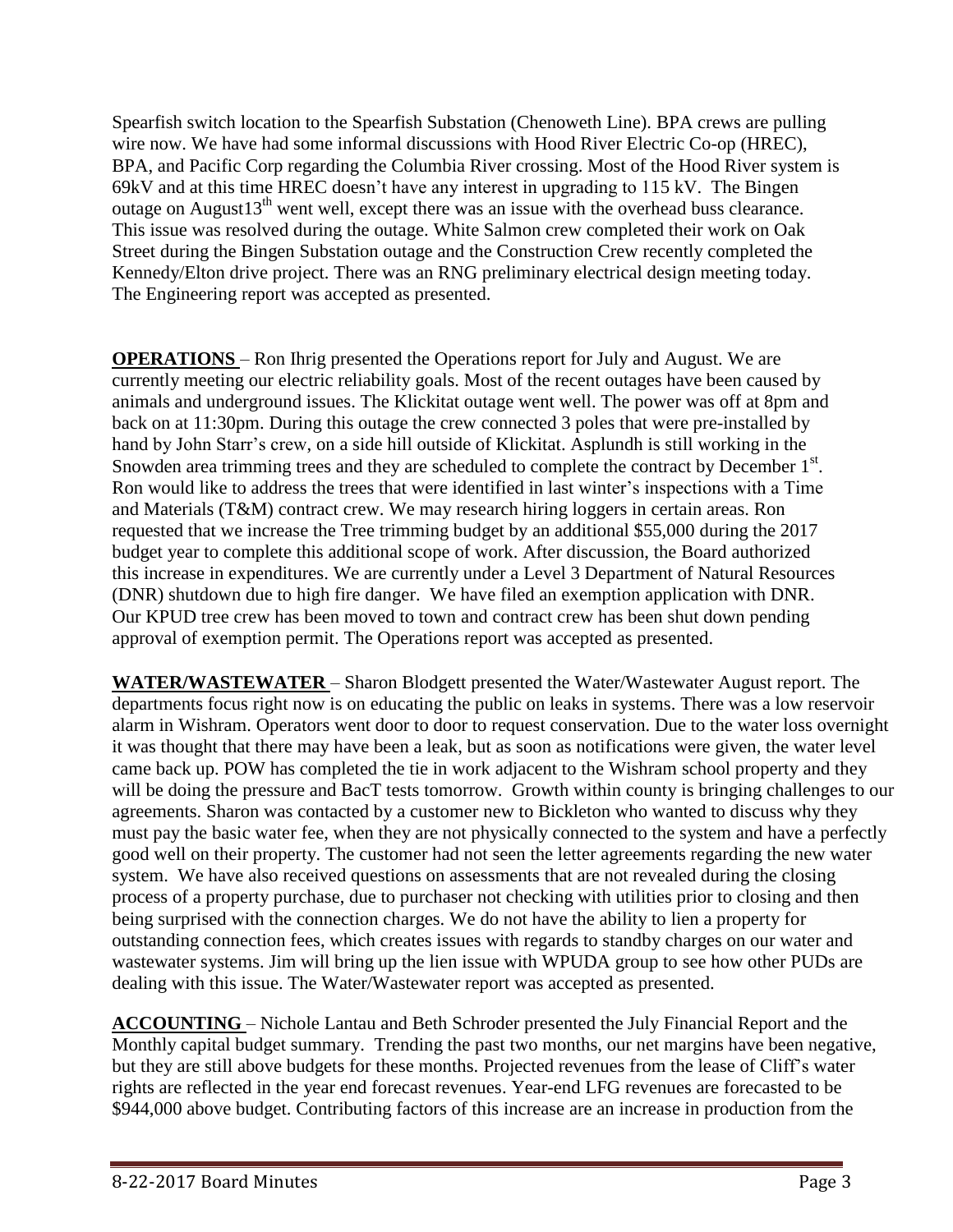budgeted 18 aMW to 21 aMW, an increase in production later in 2017 as we will not be shutting the facility down to rebuild the CTs as originally planned and a reflection that the price we received for RECs in the back half of 2017 is \$11.05 versus the budgeted \$8.00. Our current Debt Service Coverage number is 1.72 and we currently have 232 days cash on hand. Forecasts have been reviewed by each department and are updated and we are scheduled to end the year below budget on expenses. The Accounting report was accepted as presented.

**COMMISSIONER DOUG MILLER** – Commissioner Miller reported that he received an email that Infrastructure Associated Coordinating Council conference is being held in Wenatchee October 24<sup>th</sup>-26<sup>th</sup>. The Council is dedicated to helping Washington communities find resources for their infrastructure.

**COMMISSIONER RANDY KNOWLES** – Commissioner Knowles reported that he received an email from Brian Skeahan regarding pump storage. At this juncture National Grid and Rye Energy wish to pursue a preliminary permit application for the project. KPUD would not be named in the permit as they wish to pursue the venture as a private investor without municipal preference. Without KPUD's municipal participant involvement, we are not sure of the ability to obtain state funding for the project. Staff was advised to investigate how the parties may move forward and provide value to the PUD and report back to the Board as soon as practical considering the timeline in which National Grid and Rye wish to move forward.

**COMMISSIONER DAN GUNKEL** – Commissioner Gunkel reported that on August 20<sup>th</sup>, 2017 the Columbia Generating Station experienced an unscheduled shutdown. This was caused by a stuck valve on their main condenser. Energy Northwest staff proceeded to complete the required repairs to get the valve repaired.

**GENERAL MANAGER –** The complete report can be found at: [htp://www.klickitatpud.com/topicalMenu/commissioners/GM\\_Reports.aspx](http://www.klickitatpud.com/topicalMenu/commissioners/GM_Reports.aspx) In addition to the written report, Mr. Smith presented the following information:

**McNary Elevator-** I think you are aware of the discussions with the Corps over the last several years on repairing the Corp's failed elevator at the McNary project site. The Corps has been unwilling to repair the elevator and as the only access to the deck is by 63 vertical feet of stairs, we have significant safety and L&I concerns for the operators. We must keep in mind that all equipment and tools must be carried up and down these stairs and that there are also four stories of stars below the bridge deck that operators must navigate as well. In preparation for their 2017 budgeting process, Northern Wasco PUD (NWPUD) has been exploring if the Corps will let us install our own elevator in lieu of the Corps replacing the failed unit. Dwight started this process some years ago before he retired. NWPUD has formally asked if we would be willing to commit \$240,000, which equates to 50% of the cost, to acquiring and installing a new elevator in 2018. This is a preliminary request as the Corp has not provided us with agreements, but has indicated they are willing to discuss this further. Northern Wasco is basing the budget request amount off of an escalated calculation of a bid they received a few years ago. The Board supports the concept, but wants to have a permit and operating agreement from the Corp in hand before committing the funds. Staff will pursue this option and report back.